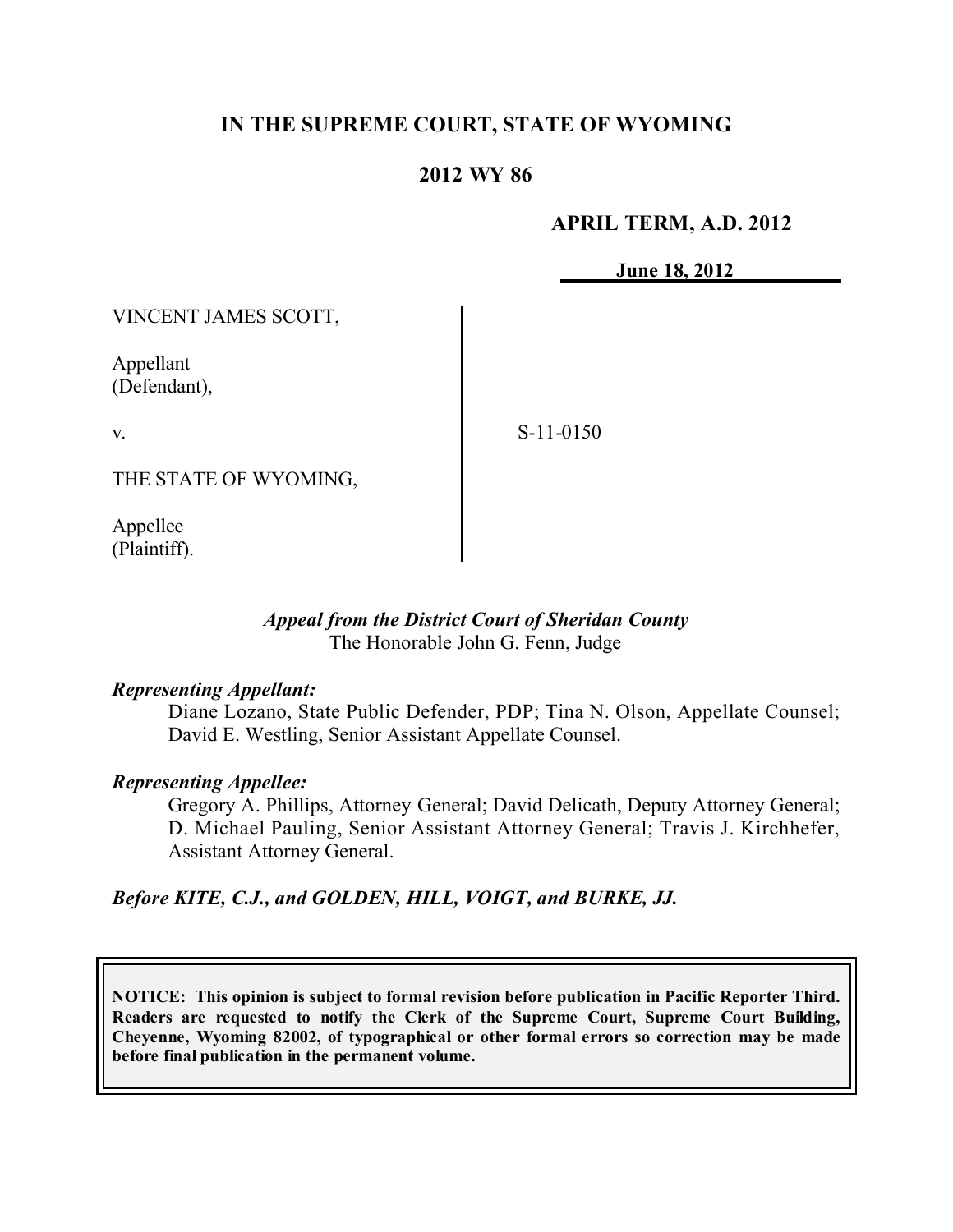**KITE, Chief Justice.**

[¶1] A jury convicted Vincent James Scott of first degree sexual assault, aggravated assault and child abuse. He appeals, claiming the district court denied his Sixth Amendment right to represent himself at trial and imposed an illegal sentence. We affirm.

### **ISSUES**

[¶2] Mr. Scott states the issues for our consideration as follows:

I. Did the trial court arbitrarily deny Vincent Scott his constitutional right to represent himself during the criminal proceedings against him?

II. By running misdemeanor sentences concurrent with consecutive felony sentences, did the trial court create an impossible sentencing arrangement which is therefore illegal?

The State rephrases the issues as:

I. Should Scott be denied the opportunity to represent himself at trial?

II. Did the district court impose an illegal sentence when it ordered Scott to serve three misdemeanor terms concurrently with three consecutive felony terms of incarceration?

# **FACTS**

[¶3] On November 8, 2009, the Sheridan Police Department responded to a report of domestic violence at a residence in Sheridan, Wyoming. They found Mr. Scott's ex-wife, CS, and child at the residence. CS reported that Mr. Scott had beaten her, held a knife to her throat and forced her to have sex with him. The child tried to intervene and Mr. Scott pushed him down some stairs. At the time, there was a protection order in place prohibiting Mr. Scott from having contact with CS. During the assault, CS was able to call 911 but Mr. Scott interrupted the call by taking the phone away from her.

[¶4] Mr. Scott was charged with three felonies: first degree sexual assault under Wyo. Stat. Ann § 6-2-302(a)(ii) (LexisNexis 2011), aggravated assault and battery under Wyo. Stat. Ann. § 6-2-502(a)(iii) (LexisNexis 2009) and child abuse under Wyo. Stat. Ann. § 6-2-503(b)(i) (LexisNexis 2011). He was also charged with three misdemeanors: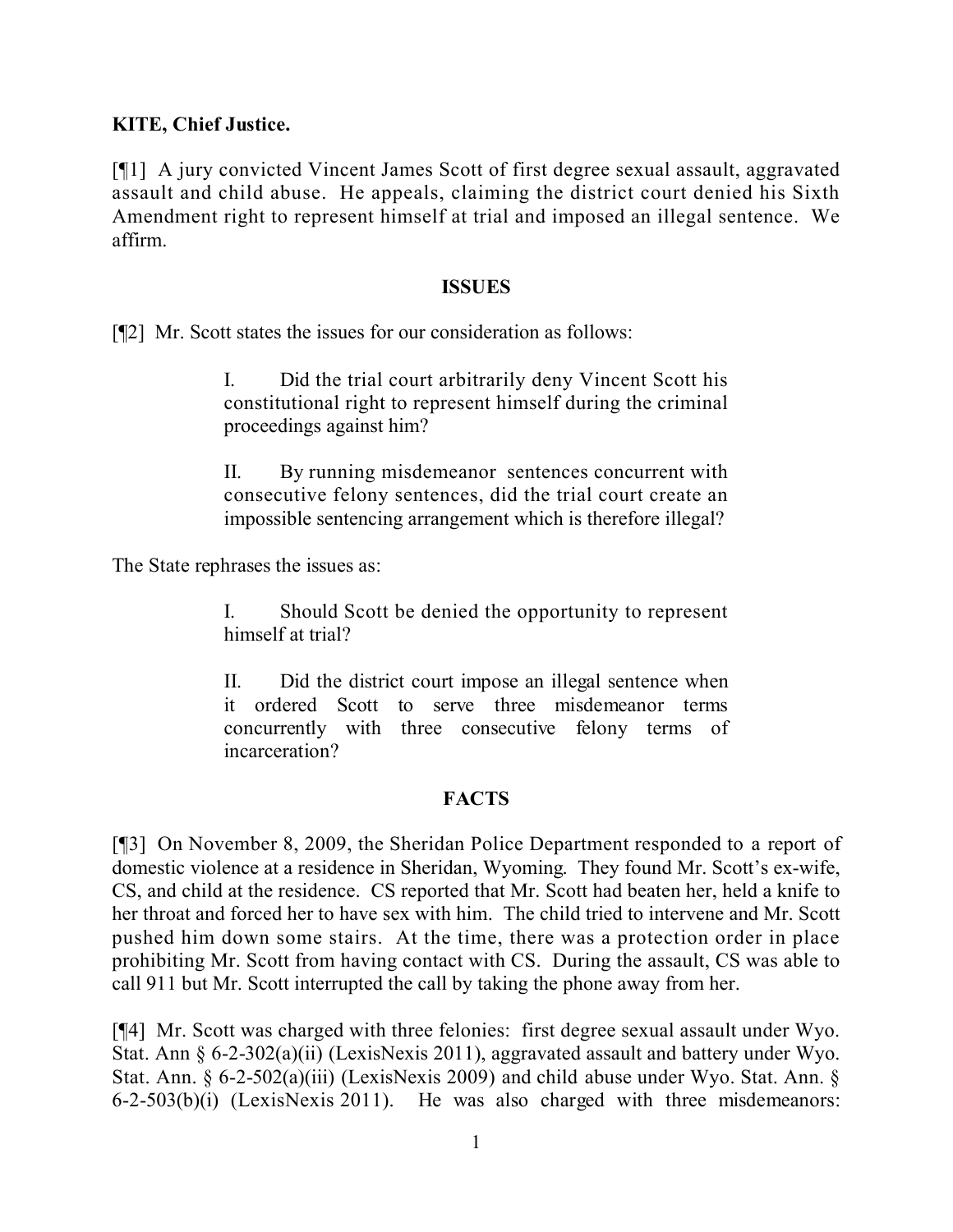domestic battery pursuant to § 6-2-501(b) (LexisNexis 2011), interference with a 911 call in violation of Wyo. Stat. Ann. § 6-5-212(a) (LexisNexis 2011) and violation of a protection order under Wyo. Stat. Ann. § 6-4-404(a) (LexisNexis 2011). A public defender was appointed to represent Mr. Scott and his case was set for trial. One week before the trial was to begin, defense counsel moved to suspend the proceedings and for an order directing Mr. Scott to submit to a competency evaluation at the state hospital. The district court granted the motion. Upon completion of the evaluation and a determination that Mr. Scott was competent to proceed, the district court set a new trial date.

[¶5] One week before the second trial date, Mr. Scott's appointed counsel moved to withdraw on the ground that she was no longer a contract attorney for the State of Wyoming Public Defender. Another attorney with the public defender's office filed an entry of appearance on Mr. Scott's behalf and moved for a continuance of the trial date. The district court denied the motions to withdraw and for continuance and re-appointed the original attorney as a private attorney to represent Mr. Scott. In its order, the district court noted that the trial had already been postponed once to allow Mr. Scott to undergo a competency evaluation, the second trial date was only five days away, Mr. Scott had not waived his right to a speedy trial, the attorney originally appointed to represent him was qualified and competent, and requiring her to continue her representation would provide consistency, prevent the need for a continuance and avoid resulting prejudice to Mr. Scott.

[¶6] Three days later, and a day and a half before trial, the court convened a status hearing. At that time, defense counsel informed the district court that Mr. Scott wished to waive his right to counsel and represent himself at trial. After inquiring of Mr. Scott whether he knew how to conduct a jury trial, the district court denied his request, finding that his attempt to waive his right to an attorney was not the result of a knowing and intelligent decision. The case proceeded to trial with Mr. Scott represented by counsel.

[¶7] Following a two day trial, and after deliberating for three hours, the jury found Mr. Scott guilty on all charges. The district court sentenced him to 35 to 50 years on the sexual assault conviction, eight to ten years for aggravated assault and four to five years for child abuse. The court ordered the felony sentences to be served consecutively. The district court imposed sentences of six months on each misdemeanor charge and ordered them to be served concurrently with the felony sentences.

# **STANDARD OF REVIEW**

[¶8] Like the right to counsel, the right of self representation is protected by the Sixth Amendment to the United States Constitution. *Faretta v. California*, 422 U.S. 806, 95 S. Ct. 2525, 45 L. Ed. 2d 562 (1975); *Ash v. State*, 555 P.2d 221, 224 (Wyo. 1976). Claims that a constitutional right has been violated involve questions of law which we review *de*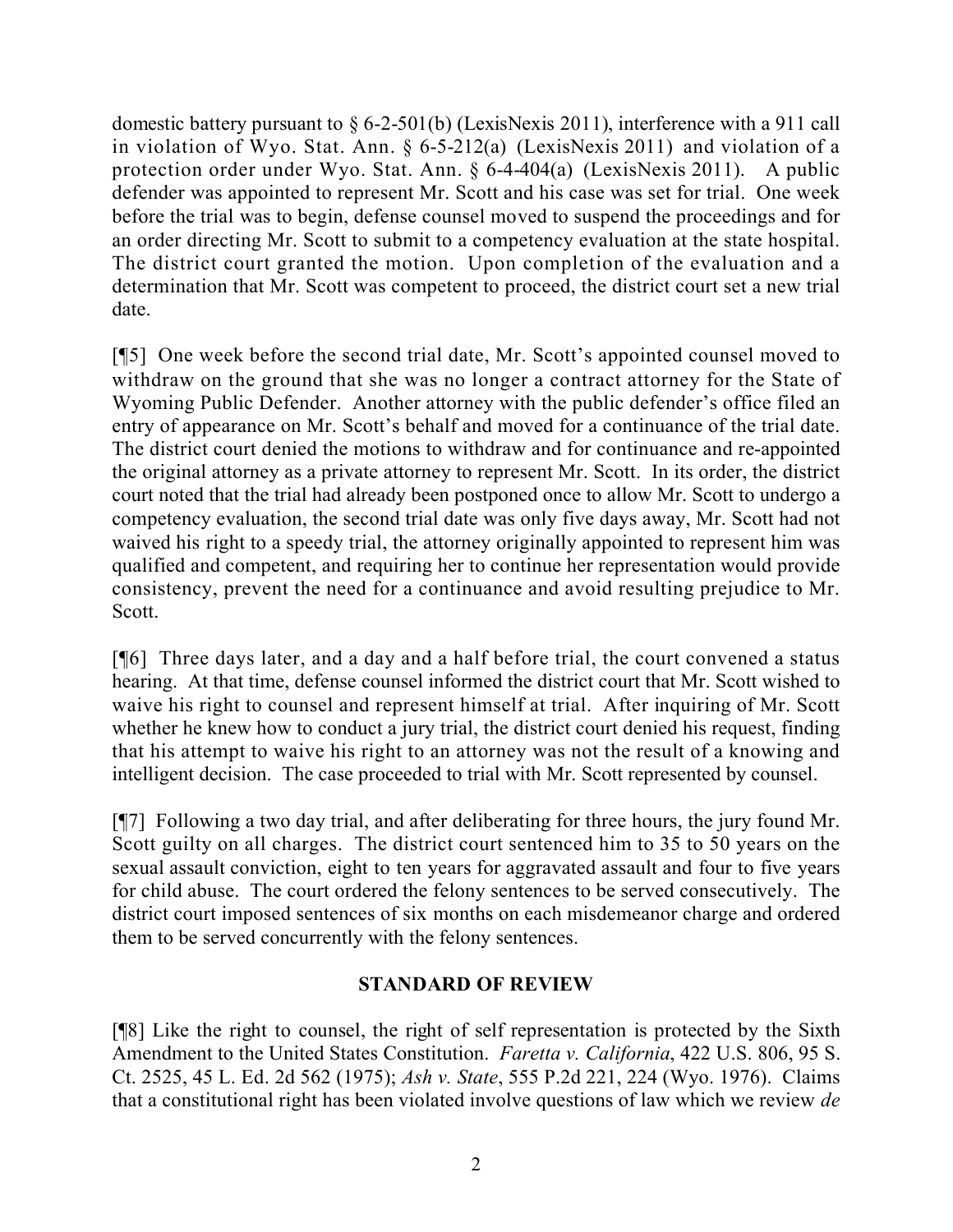*novo*. *Rodriguez v. State,* 2010 WY 61, ¶ 6, 230 P.3d 1111, 1113 (Wyo. 2010). Claims that a district court imposed an illegal sentence also involve questions of law subject to *de novo* review. *Center v. State*, 2011 WY 73, ¶ 6, 252 P.3d 963, 966 (Wyo. 2011).

# **DISCUSSION**

## *1. Sixth Amendment Right to Self Representation*

[¶9] In his first issue, Mr. Scott asserts the district court denied his Sixth Amendment right to represent himself at trial. He contends the district court is charged only with providing a defendant with sufficient information so that he understands the consequences of proceeding *pro se*. He asserts the district court committed reversible error when it forced him against his will to be represented by appointed counsel after he acknowledged that if he elected to proceed without counsel, he would be responsible for conducting the trial. The State responds that the district court properly denied Mr. Scott's request to represent himself at trial because the request was untimely and he did not knowingly and intelligently waive his right to counsel.

[¶10] A defendant has a clear right to choose to defend himself. *Miller v. State*, 560 P.2d 739, 741 (Wyo. 1977), citing *Faretta*, 422 U.S. 806, 95 S. Ct. 2525. The right to self representation, unlike other constitutional guarantees, has as its primary purpose the defendant's freedom of choice, even though such a choice may operate to his detriment. *Burdine v. State*, 974 P.2d 927, 931 (Wyo. 1999), citing *Williams v. State,* 655 P.2d 273, 274 (Wyo. 1982). Reversible error may occur if a trial court attempts to force an attorney on an unwilling defendant. *Ash*, 555 P.2d at 224; *Osborn v. State*, 672 P.2d 777, 797 (Wyo. 1983).

[¶11] A defendant who chooses to proceed *pro se*, however, must act knowingly and intelligently in giving up the benefits associated with the right to counsel. *Faretta*, 422 U.S. at 835, 95 S. Ct. at 2541; *Large v. State*, 2011 WY 159, ¶ 32, 265 P.3d 243, 251 (Wyo. 2011). Before allowing a defendant to proceed without counsel, the court must make him aware of the disadvantages and dangers of self-representation. *Id*. "Ideally, the trial judge should conduct a thorough and comprehensive formal inquiry of the defendant on the record to demonstrate that the defendant is aware of the nature of the charges, the range of allowable punishments and possible defenses, and is fully informed of the risks of proceeding *pro se*." *Id*., quoting *United States v. Willie*, 941 F.2d 1384, 1388 (10th Cir. 1991). "[A] defendant need not himself have the skill and experience of a lawyer in order competently and intelligently to choose self-representation." *Id*., quoting *Faretta,* 422 U.S. at 835, 95 S. Ct. at 2541. However, for a defendant's decision to proceed *pro se* to be valid, the trial judge must ensure that the waiver of counsel is "an intentional relinquishment or abandonment of a known right or privilege." *Van Riper v. State*, 882 P.2d 230, 234 (Wyo. 1994), quoting *Willie*, 941 F.2d at 1388. In deciding whether the right to counsel has been waived, we indulge every reasonable presumption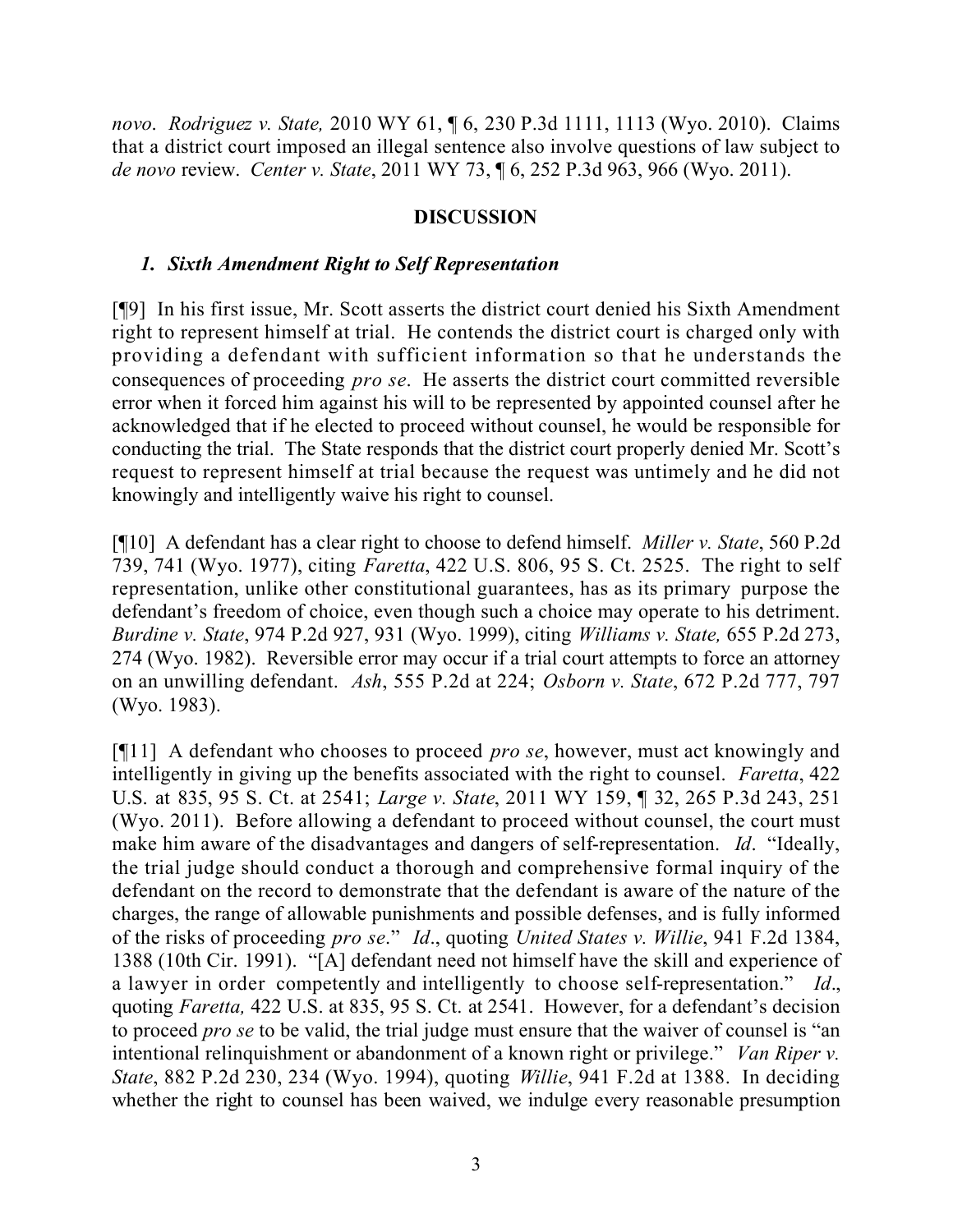against waiver. *Rodriguez*, ¶ 10, 230 P.3d at 1113. We review the record as a whole to determine if the right to counsel has been voluntarily, knowingly, and intelligently waived. *Id*.

[¶12] In the present case, after defense counsel informed the district court at the pretrial status hearing that Mr. Scott wanted to represent himself at trial, the following exchange occurred:

> THE COURT: Now, you also have the right to waive your right to counsel. In order to do that I need to make sure that you are doing it voluntarily and knowingly and intelligently. Do you understand that?

> > [MR. SCOTT]: Yeah.

THE COURT: Is it your desire to go forward without any attorney?

[MR. SCOTT]: Yeah.

THE COURT: You realize that is a -- In my belief that is a mistake. There are many legal issues to be addressed, and going forward without an attorney would be haphazard and a mistake. You are nodding your head, yes, you understand that. Do you understand that?

[MR. SCOTT]: Yeah.

THE COURT: Do you understand if you go forward without an attorney you will be held to the same standard as an attorney?

[MS. SCOTT]: Yes, I knew that.

THE COURT: Do you have any idea how to prepare and participate in a jury trial?

[MR. SCOTT]: I have been watching TV and, you know.

THE COURT: Well, TV is not how it works. If you think by watching TV that shows you how to do it, then you are sorely misguided.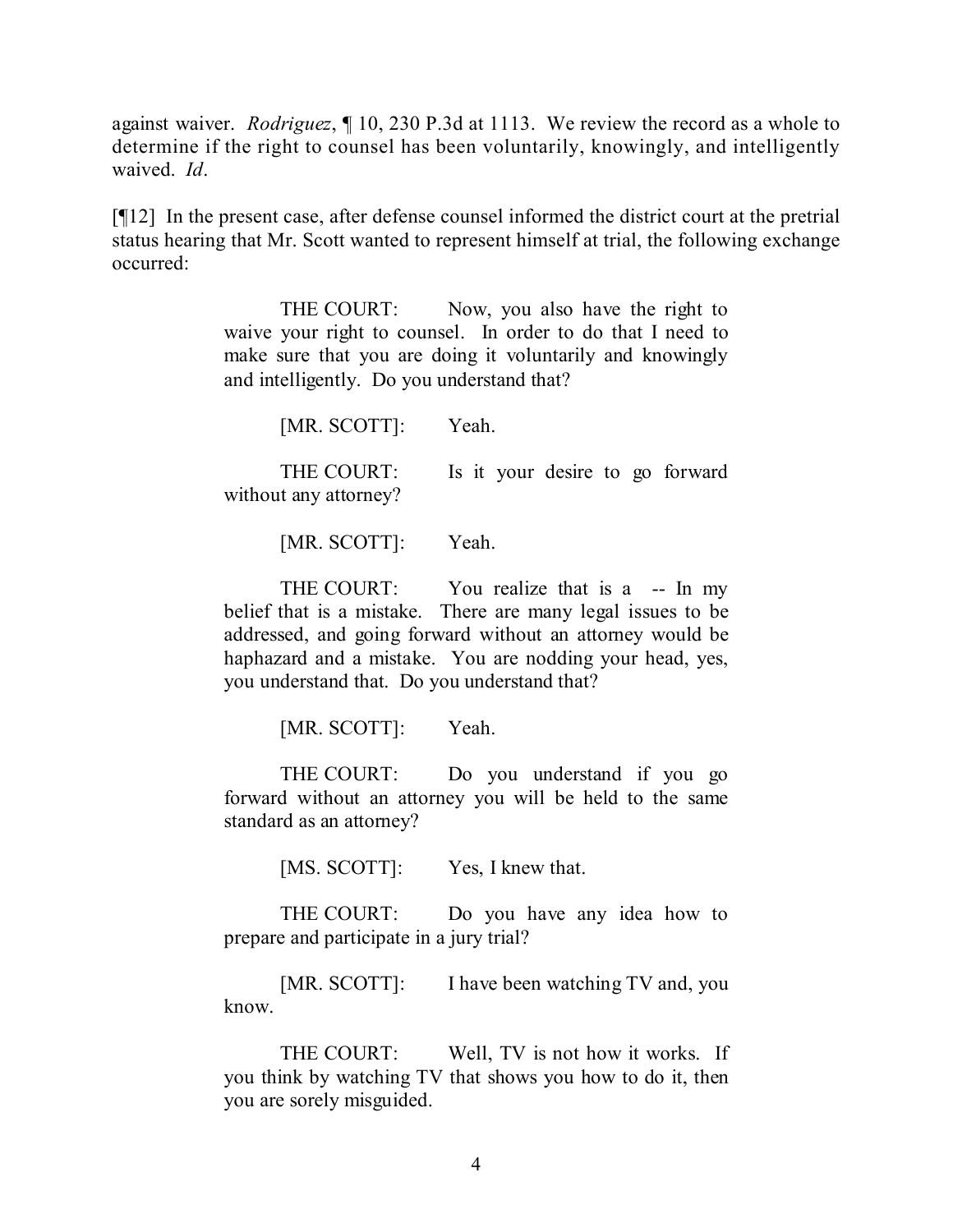| [MR. SCOTT]: | Well, I will try my best, man. |  |  |  |
|--------------|--------------------------------|--|--|--|
|              |                                |  |  |  |

THE COURT: What is that?

[MR. SCOTT]: I said I will do my best.

THE COURT: You understand the charges against you are very serious?

[MR. SCOTT]: Yeah.

THE COURT: And first degree sexual assault carries a minimum of five years and a maximum of fifty years?

[MR. SCOTT]: Yeah.

THE COURT: And your going forward without an attorney –

[MR. SCOTT]: Yeah.

THE COURT: -- may severely jeopardize your ability to be adequately represented and present your case in front of a jury?

| [MR. SCOTT]: | Yeah.          |
|--------------|----------------|
| THE COURT:   | You know that? |
| [MR. SCOTT]: | Yeah.          |

THE COURT: Have you thought about how you are going to present your case?

[MR. SCOTT]: No. We will just handle it when we get there.

. . . .

THE COURT: Have you ever sat through a jury trial?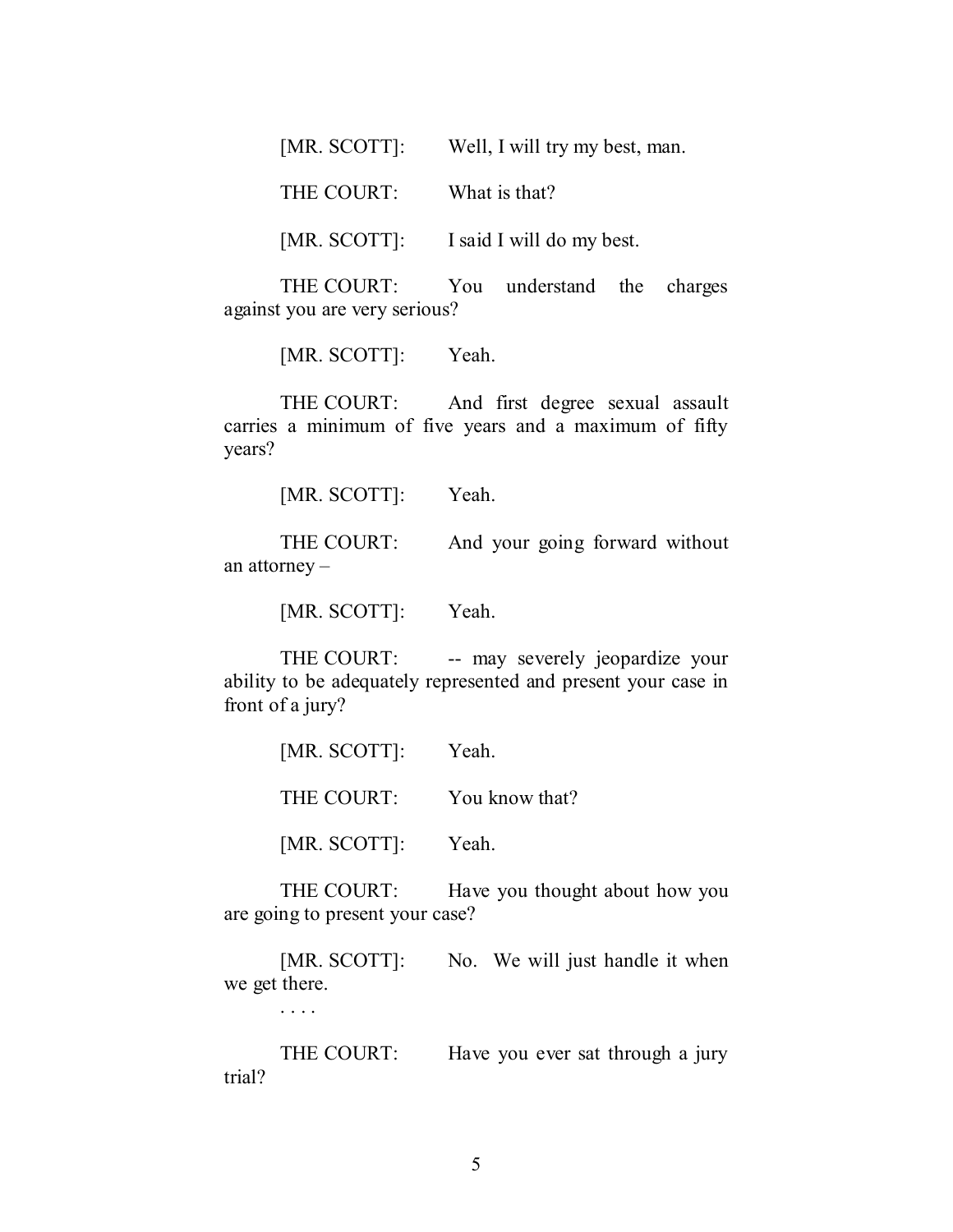| [MR. SCOTT]: | $\ldots$ No, sir.              |
|--------------|--------------------------------|
| THE COURT:   | Have you ever selected a jury? |
| [MR. SCOTT]: | No, sir.                       |

THE COURT: Have you ever cross examined a witness under oath?

[MR. SCOTT]: No, sir.

THE COURT: Have you ever studied any legal documents? You have a ninth grade education?

[MR. SCOTT]: Yes.

THE COURT: Have you had any education in the field of legal issues?

[MR. SCOTT]: No.

THE COURT: And you have not prepared for your trial?

[MR. SCOTT]: No. I just started working with [defense counsel] . . . last week. . . . . .

THE COURT: So you were refusing to work with [defense counsel] until last week?

[MR. SCOTT]: Yes, sir.

THE COURT: And that was your own choice?

[MR. SCOTT]: That was my choice from the beginning.

THE COURT: What is your plan to go forward without an attorney? You don't have to give me a lot of details but I need some indication of what you are planning.

[MR. SCOTT]: I don't want to tell you my plan.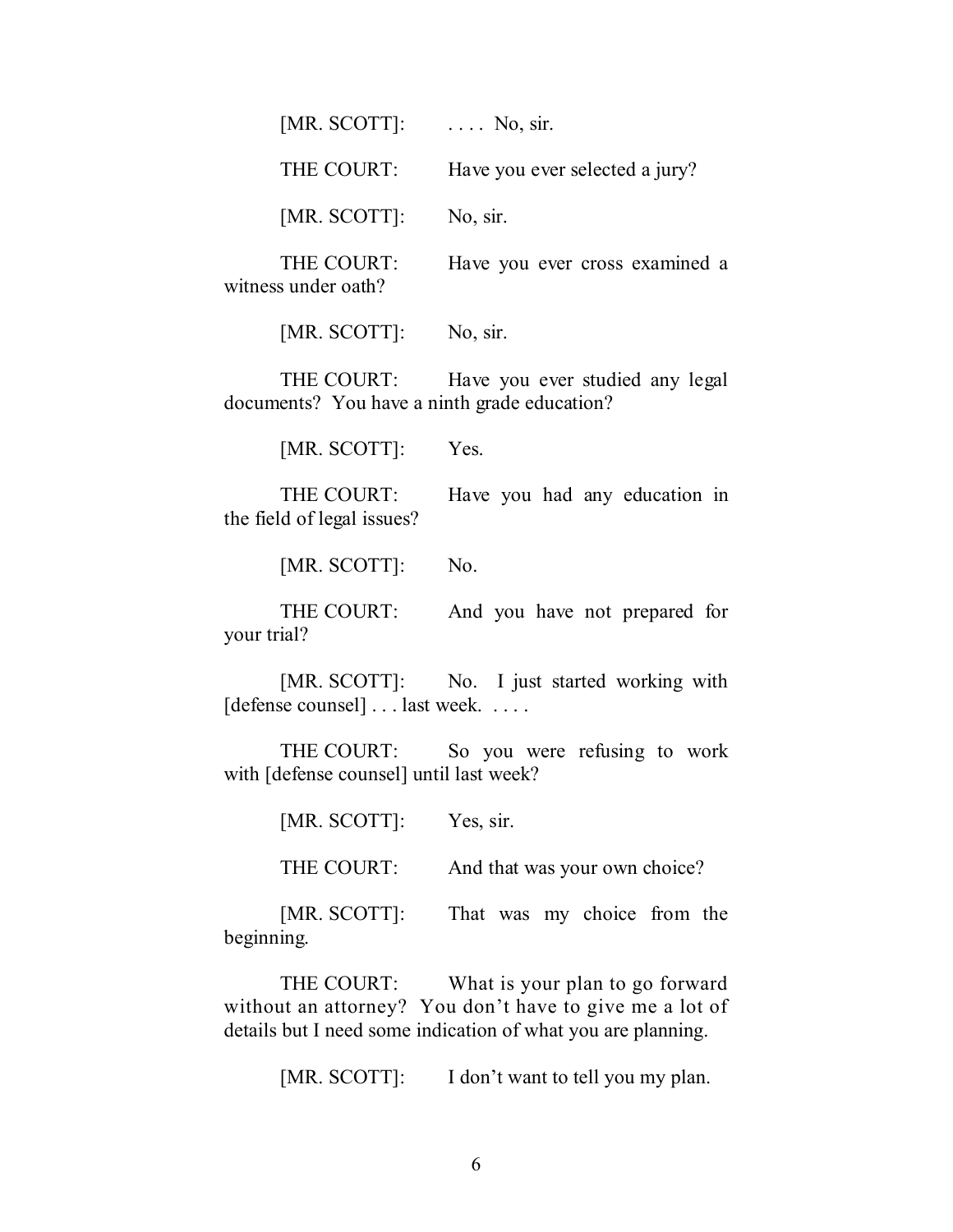THE COURT: In fact, you told me earlier you don't have a plan, is that right?

[MR. SCOTT]: Exactly.

[¶13] From this colloquy, it is clear that Mr. Scott's desire to proceed without counsel resulted from an intentional relinquishment of a known right. He knew he had the right to an attorney and voluntarily made the decision that he wanted to proceed without one. It is also clear that the district court made him aware of the disadvantages and dangers of self-representation and conducted a thorough inquiry to inform him of the nature of the charges, the range of allowable punishments, and the risks of proceeding *pro se*.

[¶14] At the time of the hearing, Mr. Scott was twenty-six years old and had a ninth grade education. His only knowledge about how to prepare for and participate in the trial came from television. He conceded that he had not given any thought about how to present his case as of the time of the status hearing less than two days before trial but intended to do his best and handle it when he got there. These facts distinguish Mr. Scott's case from *Van Riper*, 882 P.2d at 234-35, where this Court concluded the defendant's decision to proceed without counsel was made knowingly and intelligently because he had been involved in a prior legal proceeding without the assistance of counsel, had three prior convictions for related offenses, and had filed twenty-six motions and other documents on his own before trial, including a notice that he would represent himself in which he stated that he was forty-five years old, college educated and had completed a paralegal course.

[¶15] Notwithstanding *Van Riper*, Mr. Scott's lack of education and technical legal knowledge are not grounds for concluding that his desire to provide his own defense was made unknowingly and unintelligently. There is nothing in the record to indicate that Mr. Scott was unable to reach the level of appreciation needed for a knowing and intelligent waiver. Under *Faretta* and the majority of cases from other courts, with a proper explanation by the trial judge, a defendant who is capable of managing his own affairs, not under any legal disability and mentally competent can make an intelligent and knowing waiver. LaFave, Israel, King and Kerr, 3 Criminal Procedure § 11.5(d) (2007). Moreover, the law is clear that the degree of competence necessary for a defendant to waive counsel is the same degree of competence required for him to stand trial. *Hauck v. State,* 2001 WY 119, ¶ 17, 36 P.3d 597, 602 (Wyo. 2001), citing *Godinez v. Moran*, 509 U.S. 389, 399-400, 113 S. Ct. 2680, 2686-87, 125 L. Ed. 2d 321 (1993). As noted previously herein, prior to the status hearing at which he waived his right to counsel, Mr. Scott was evaluated and deemed competent to stand trial. He was, therefore, competent to waive his right to representation by counsel. The district court erred in concluding Mr. Scott's waiver of counsel was not the result of a knowing and intelligent decision. This conclusion, however, does not end the inquiry.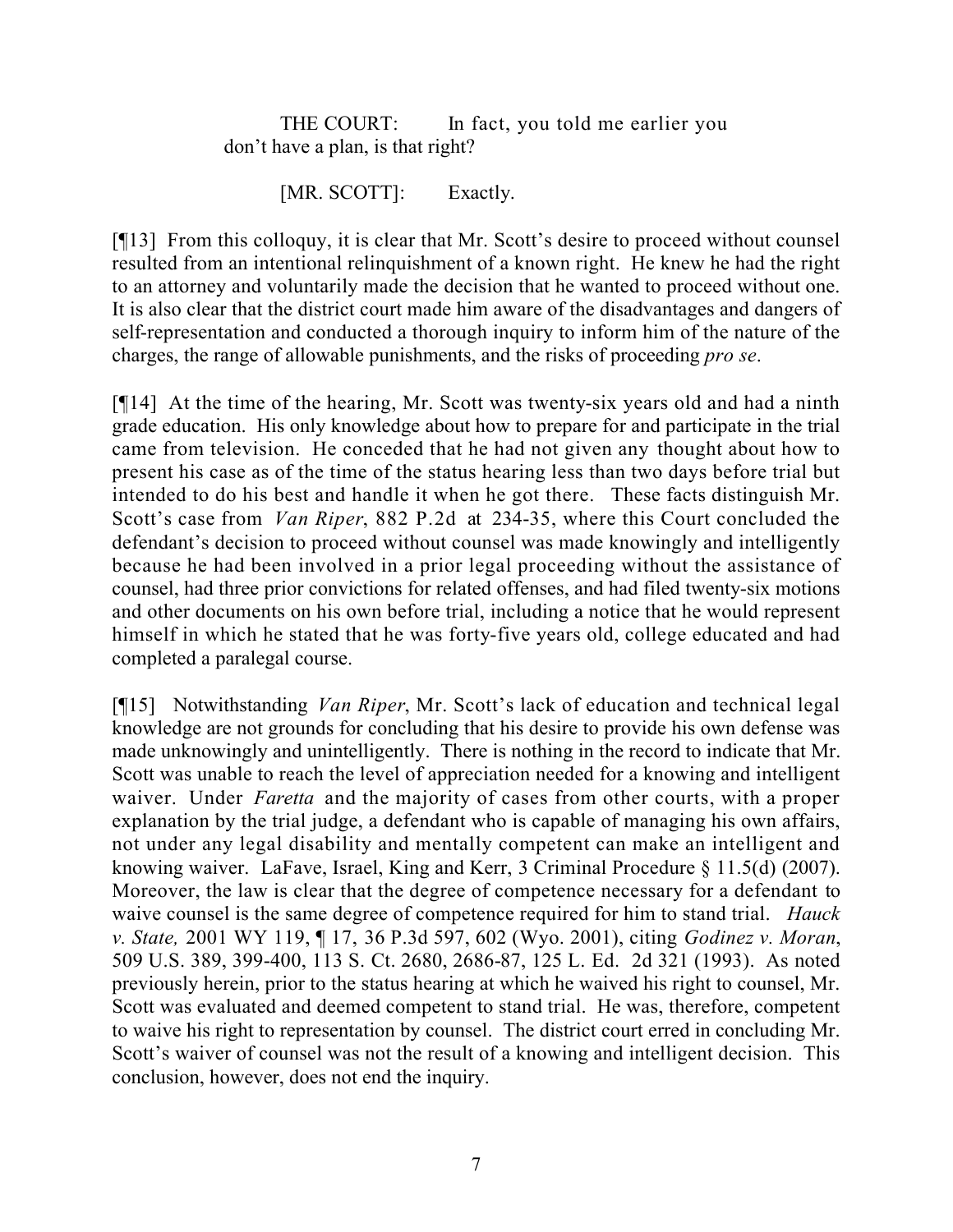[¶16] In *Faretta*, 422 U.S. at 807, 95 S. Ct. at 2529, the Court stressed that the defendant's request to proceed *pro se* was made "well before the date of trial." Some courts deem requests timely as long as they are made before trial. *State v. Mixon*, 998 P.2d 519 (Kan. Ct. App. 1997); *State v. Torkelsen*, 752 N.W.2d 640 (N.D. 2008); *Dearybury v. State*, 625 S.E.2d 212 (S.C. 2006). In *Williams*, 655 P.2d at 276, however, this Court held that a defendant's request for self representation made on a Friday before a Monday trial was untimely. The Court further held that when a defendant fails to make a timely request to proceed *pro se*, it is within the trial court's discretion to decide whether to allow the defendant to exercise the right. *Id*. The *Williams* decision cited with approval the following rules for determining whether the decision to allow a defendant to proceed *pro se* is a matter left to the trial court's discretion:

> (a) if made well before the trial or hearing and unaccompanied by a motion for continuance, the right of selfrepresentation exists as a matter of law; (b) if made as the trial or hearing is about to commence, or shortly before, the existence of the right depends on the facts of the particular case with a measure of discretion reposing in the trial court in the matter; and (c) if made during the trial or hearing, the right to proceed pro se rests largely in the informed discretion of the trial court.

# *Id.,* quoting *State v. Fritz,* 585 P.2d 173, 178 (Wash. Ct. App. 1978)*.*

[¶17] Mr. Scott's trial was set to begin at 9:00 a.m. on Wednesday, October 6, 2010. He made his request to represent himself at 2:00 p.m. on Monday, October 4, 2010, less than 48 hours before his trial was to commence. At that point, one trial date had already been suspended and Mr. Scott had attempted through counsel to obtain a continuance of the October trial setting. We do not know from the record whether Mr. Scott would have requested another continuance if his motion to represent himself had been granted. It is clear, however, that he was not prepared to offer a defense and the trial was less than two days away. We conclude the district court in the present case had the discretion to deny Mr. Scott's untimely request to proceed without counsel. Although it erred in denying the request on the grounds that Mr. Scott's decision was not knowing and intelligent, the record and our precedent support denial of the request as untimely. On those grounds, we affirm the district court's denial.

# *2. Illegal Sentence*

[¶18] Mr. Scott next contends that the sentence the district court imposed is illegal. Specifically, he asserts that it is not possible for him to serve six month misdemeanor sentences concurrently with three consecutive felony sentences because he will have served the misdemeanor sentences before he completes his sentence on the first felony